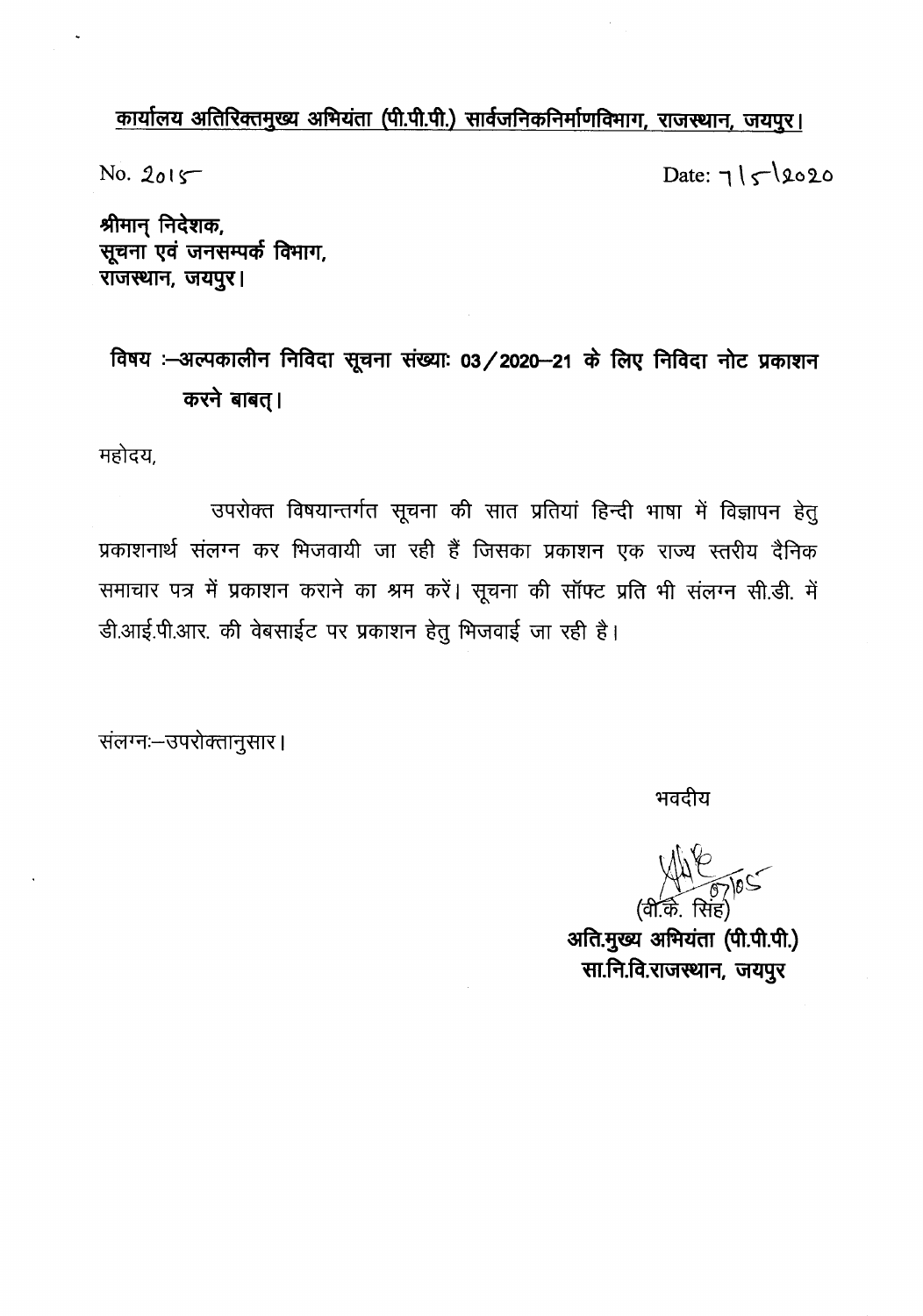# OFFICE OF THE ADDITIONAL CHIEF ENGINEER (PPP) P.W.D., RAJASTHAN, JAIPUR No. 2015 Date:  $7|c|2020$

------ - .\_-------- ------ -

#### SHORT TERM NIT No. *03/2020-21*

#### INVITATION OF RFP FOR TOLL COLLECTION

On behalf of Hon'ble Governor of Rajasthan, Public Works Department, Rajasthan invites RFP for Toll Collection on Ajeetgarh Chala Section (SH-13) in specified format on temporary basis.

The RFP document can be viewed or *I* and downloaded from website: https://sppp.rajasthan.gov.in, www.pwd.rajasthan.gov.in and https://eproc.rajasthan.gov.in from 07.05.2020. Any further amendments to the RFP document shall only be made available on above websites as such prospective Bidders are advised to visit the above websites for the same.

 $UBN$  No:  $PUD2021$ SSOB 00127  $R \cdot k \cdot$  Mathur  $3414461466$  *xEHEPP*)

Addl. Chief Engineer (PPP) PWD, Rajasthan, Jaipur

Email: aceppp.pwd@rajasthan.gov.in Tel: +91-141-2223547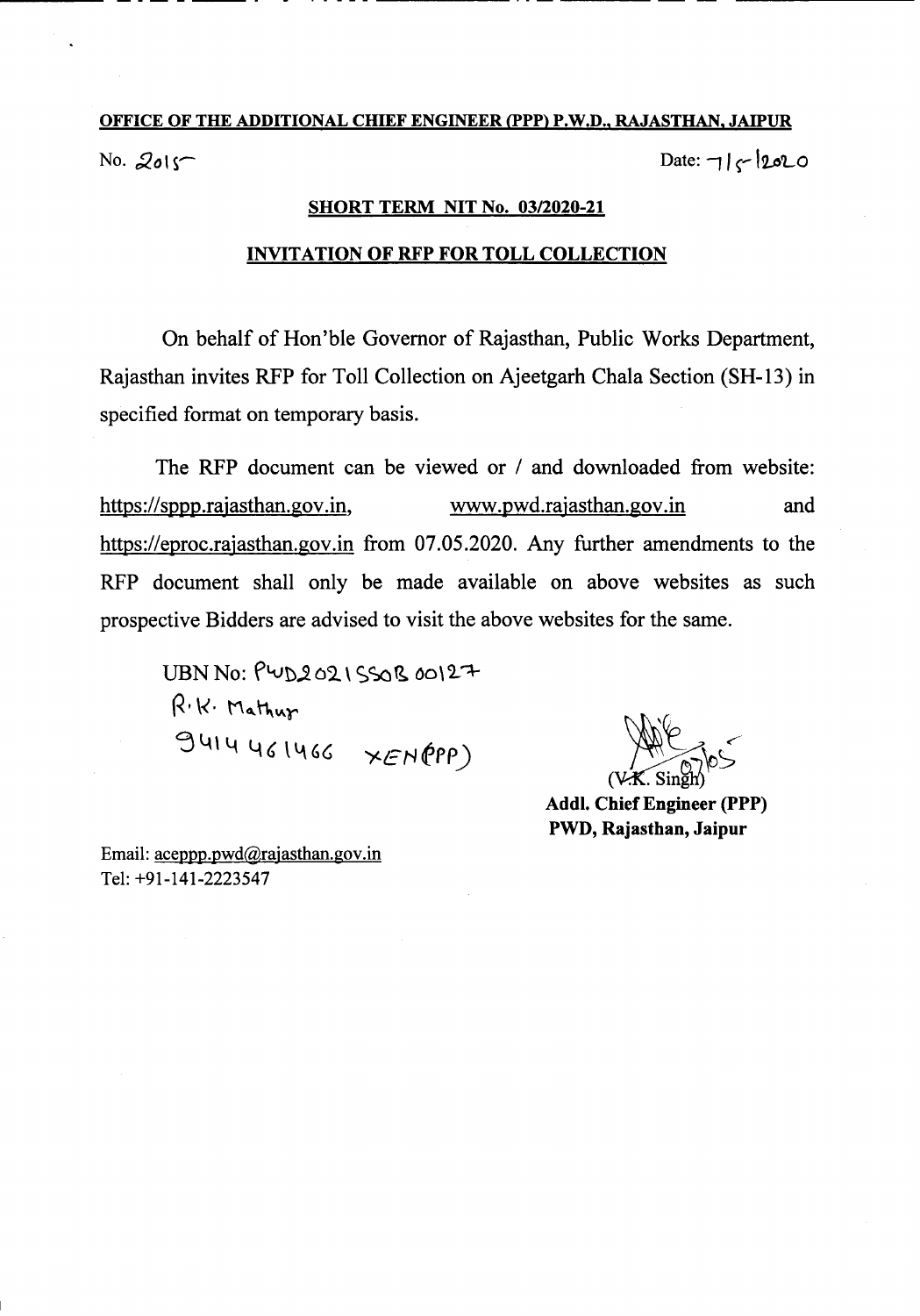### GOVERNMENT OF RAJASTHAN OFFICE OF THE ADDITIONAL CHIEF ENGINEER (PPP) PUBLIC WORKS DEPARTMENT JACOB ROAD, CIVIL LINES JAIPUR (RAJASTHAN)

#### SHORT TERM NIT No.03/2020-21

### INVITATION OF RFP FOR TOLL COLLECTION

## Date: 07/05/2020

. - - - - . ----------

Short Term NIT for Toll Collection on following Highway

| S.<br>N <sub>0</sub> | <b>Fee Plaza location</b><br>(Name of Highway & Chainage in Km) |          | Reserve<br>Price for 6<br>weeks) | <b>Bid</b><br><b>Security</b><br>(in Rs.) | <b>Bid Due</b><br>Date upto<br>11:30 A.M. | <b>Bid</b><br>Opening<br>Date at |
|----------------------|-----------------------------------------------------------------|----------|----------------------------------|-------------------------------------------|-------------------------------------------|----------------------------------|
|                      | <b>Section</b>                                                  | AT<br>Km | (Rs. in<br>Lacs)                 |                                           |                                           | $12:00$ noon                     |
| 1.                   | Ajectgarh to Chala section<br>from Km 16.200 to Km<br>49.335    | 24       | 2.01                             | $4020/-$                                  | 13.05.2020                                | 13.05.2020                       |

- 1. Initially the assignment shall be for Six Weeks which can be extended for another Six Week solely on discretion of Authority.
- 2. Further information can be obtained from the address as below during office hours i.e. 09:30 to 18:00 hours.

Office of Additional Chief Engineer (PPP) Mr. V.K. Singh , NirmanBhawan, Jacob Road Civil Lines, Jaipur -302006, Rajasthan, India Tele: +91 141 2223547 Email: aceppp.pwd@rajasthan.gov.in

- 3. The RFP along with all relevant documents should be submitted online on https://eproc.rajasthan.gov.in before the due date and time. i.e. 13.05.2020 upto 11:30 AM. Copy of DD/Bankers Cheque deposited towards Bid Fee, Bid Security and Bid Processing Fee has also to be uploaded along with Bid Documents.
- 4. The bidder should note that by submitting bid online, it is deemed that bidder agrees to the terms and conditions stipulated in RFP. Bidder should submit desired document in sealed envelope in the office:-
	- To the address above, on or before 13.05.2020 by 11:30 AM.
	- A non-refundable Processing Fee of INR *5001-(Rupees* Five Hundred) in the form of Demand Draft or Bankers Cheque in favour of " MD RISL" payable at Jaipur,

 $-15 - 1166$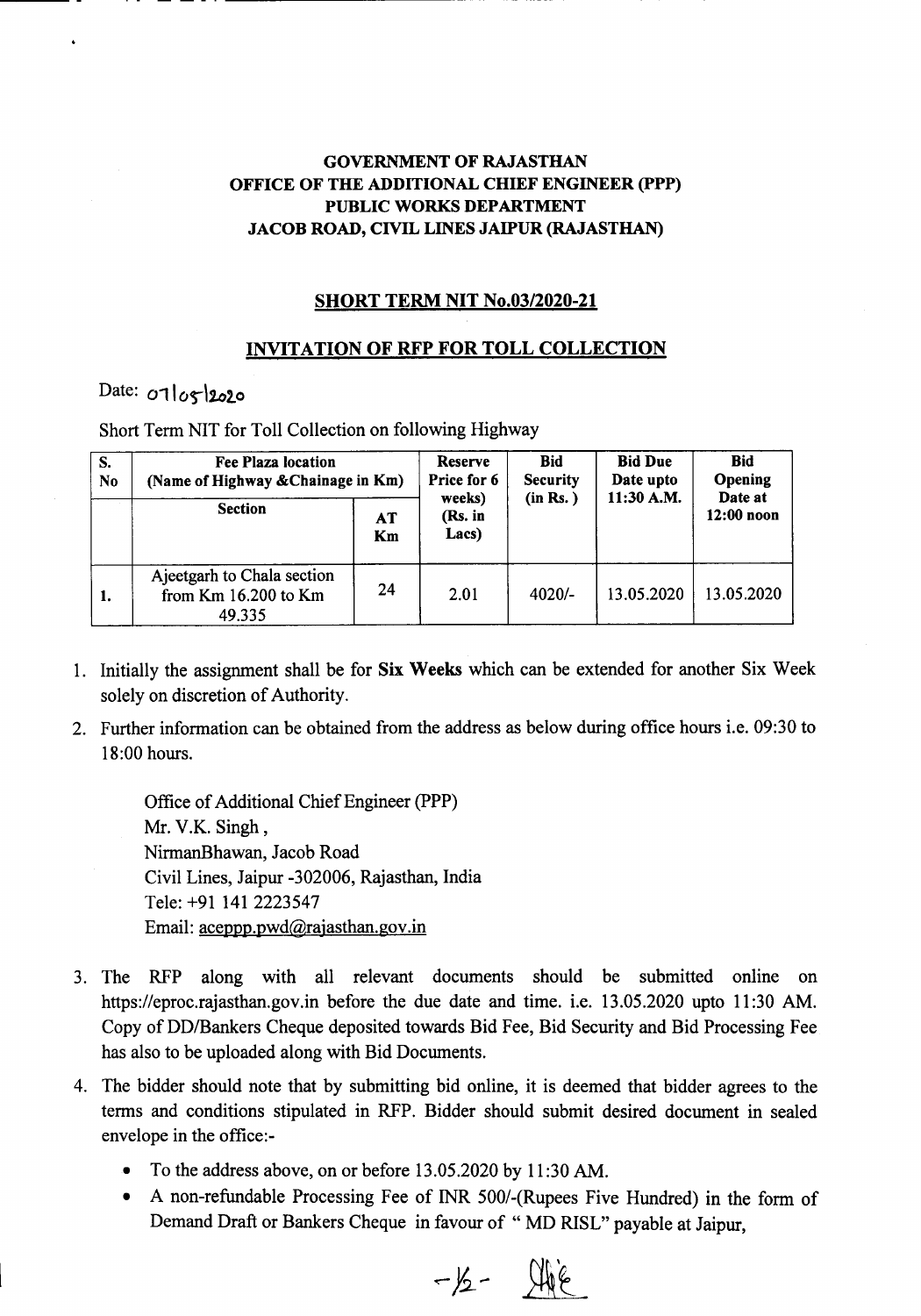- a non-refundable Bid Form Fee in the form of Demand Draft or Bankers Cheque of INR 500/- (Rupees Five Hundred) (inclusive of taxes if any) payable at Jaipur in favour of" Project Director (PPP), PWD, Jaipur".
- Bid Security as above in the form of Demand Draft or Bankers Cheque payable at Jaipur in favour of "Project Director (PPP), PWD, Jaipur".

 $\frac{14}{\sqrt{67}}\frac{105}{22}$ 

Addl. Chief Engineer (PPP), PWD, Rajasthan, Jaipur

No. 2015

Copy of information and necessary action to the following:-

- 1. CE (NH,PPP), PWD Rajasthan, Jaipur.
- 2. Superintending Engineer PWD PPP-I/PPP-II.
- 3. Project Director, PPP Jaipur.
- 4. PRO, PWD Rajasthan Jaipur to ensure the publication well before time.
- 5. System Analyst, PWD Rajasthan, Jaipur for uploading on PWD official Website.
- 6. Notice Board.

oct2020

Addl. Chief Engineer (PPP), PWD, Rajasthan, Jaipur